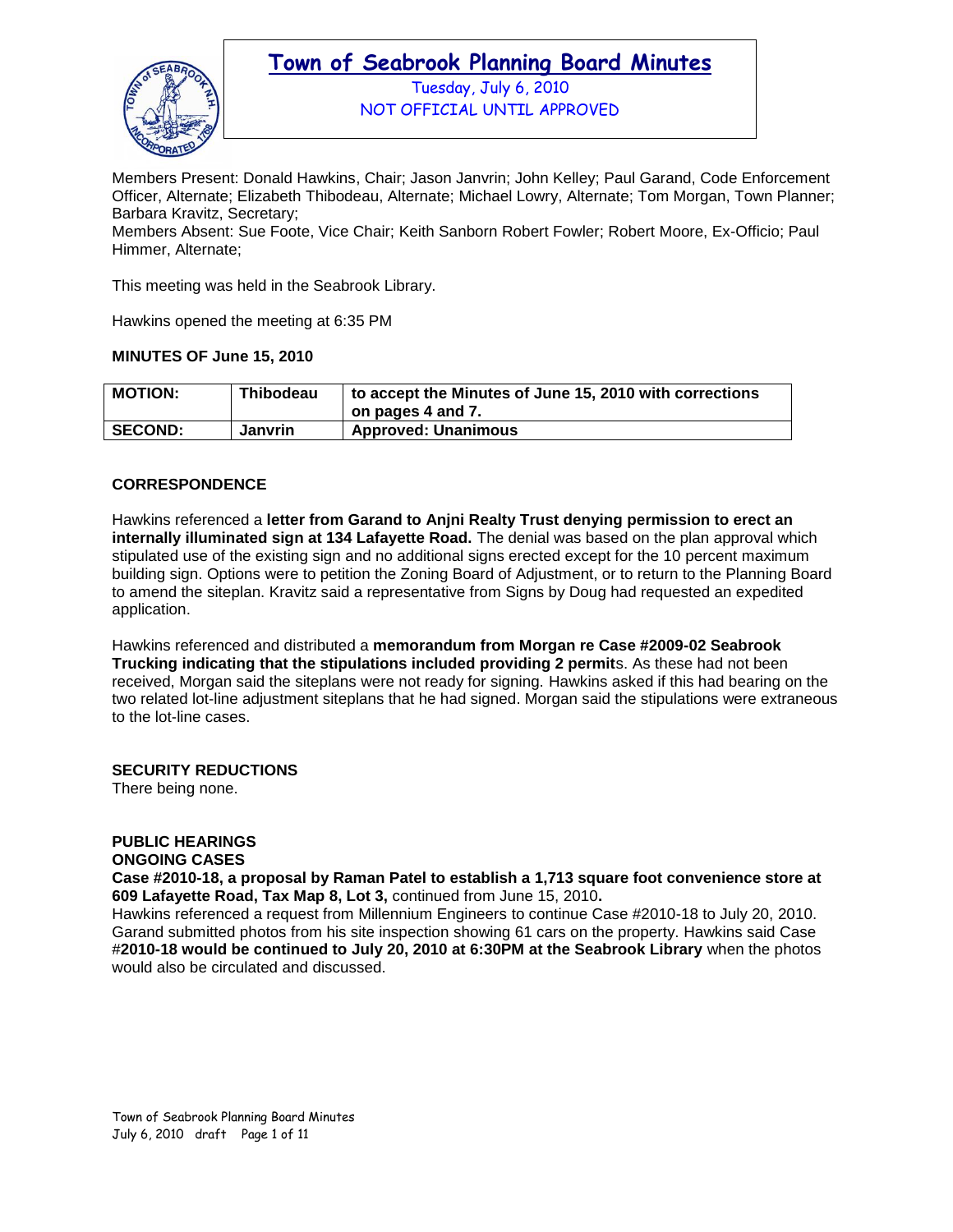



Tuesday, July 6, 2010 NOT OFFICIAL UNTIL APPROVED

### **NEW CASES**

**Case #2010-20E – proposal by Tim Johnson and Tony Gallagher to establish a furniture store in Unit 3 at 920 Lafayette Road, Tax map 7 Lot 91-103.**  Attending: Tony Gallagher;

Hawkins said that this proposal would bring retail business to Seabrook. Janvrin asked for the location of the unit to be leased. Gallagher said it was next door to the Dollar Store. Hawkins recalled that when Case #2010-16 was heard Johnson made a commitment to fix up the site as required in the original case and would post security to ensure that he does that. Garand said that the State is now involved and there will be some changes in the sidewalks and curb-cuts. He thought they would return to the Planning Board re the changes, and was pretty confident that things would work out. Hawkins asked if progress was being made on other site items to be completed. Garand said the work had been progressing although the security was not in place, and Johnson was not at the meeting.

Hawkins said the [Gallagher] proposal was a fairly simple change of use application, and would not be overwhelming in terms of traffic or parking and the like. His concern was that the security deposit was not in place and asked how to get that without holding some leverage. Garand asked Morgan if the security was on a separate parcel of the property, and how it would impact the proposed use. Morgan said the number of parking spaces had not yet been determined. Garand said it showed eight parking spaces plus a loading area. Gallagher said his truck and an employee car could be parked in the loading area, so seven spots would be kept open at all times. Garand asked for the hours of operation. Gallagher said it would be from 9AM to 6PM and noon to 4PM on Sundays. Currently he is closed on Wednesdays but that could change. Garand asked if there would be exterior changes. Gallagher said there would not. He wasn"t sure if he needed a separate permit for the roof sign. Garand asked Gallagher if there would not be storage containers, and Gallagher said except for a tow trailer there would not.

Garand did not see a major issue on the north parcel. Janvrin asked about the signs. Garand said if the regulations are not met, they would have to go to the ZBA. Garand thought the proposal would qualify for an expedited process. Hawkins said that Morgan"s checklist noted a number of items were "not submitted", and asked if these were not necessary. Morgan said it depends on whether this is in the floodplain, but noted that Garand said it was not. He recited the other non-submitted items and noted that this use would have a very low traffic impact. Janvrin thought this is only a change of use and the other items had been submitted originally. Hawkins said nothing is being done to the building, Garand said the building is fully sprinklered.

Paula Wood was pleased at this type of business but wondered if deliveries would be at the front. Gallagher said deliveries would come to the front or back into the loading area; deliveries would not be in the back. Wood had hoped Johnson would have been at the meeting to deal with some of the remaining site issues such as those at the Bar. She had objected to the poker proposal. Gallagher said he is moving his business from Salisbury to Seabrook. Hawkins asked Morgan for a recommendation re the security issue relating to Case #2010-16. Janvrin said that case dealt with the south parcel. Morgan said if that is the case there would be nothing in the way. Hawkins said he would hate to get in the way of someone starting a small business in a location that needs the business. He wanted the owner to step up and do what he committed to do. Janvrin asked Garand if this presented enforcement issues. Garand did not think so.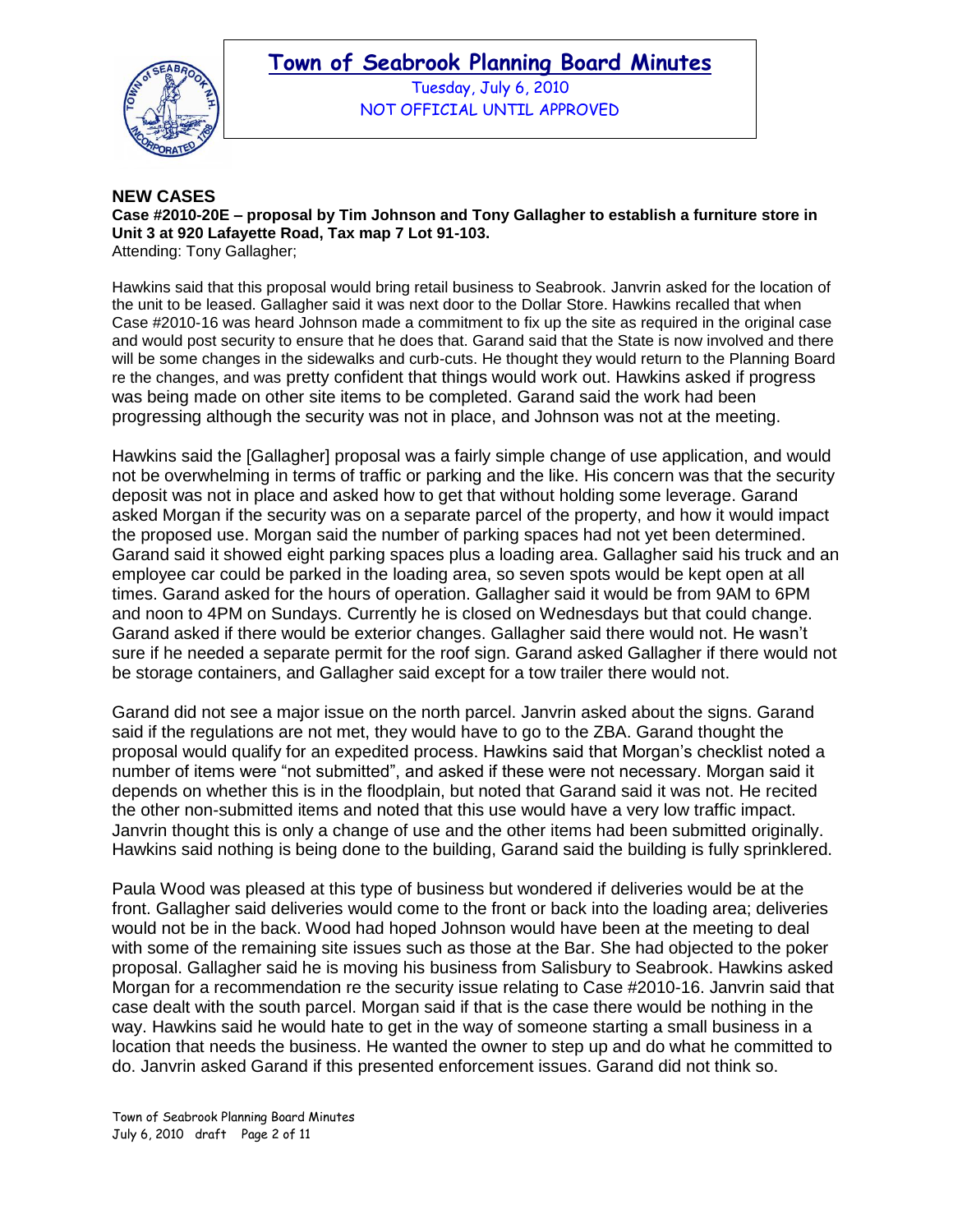

Tuesday, July 6, 2010 NOT OFFICIAL UNTIL APPROVED

Hawkins asked for further board comments. Thibodeau thought this was a good use.

| <b>MOTION:</b> | Janvrin        | to accept Case #2010-20E as an expedited application<br>sufficiently complete for jurisdiction and deliberation. |
|----------------|----------------|------------------------------------------------------------------------------------------------------------------|
| <b>SECOND:</b> | <b>Hawkins</b> | <b>Approved: Unanimous</b>                                                                                       |

Hawkins wanted to make the hours from 9AM to 6PM as a condition. Members thought hours might go until 10PM with Kelley commenting that this is not a high traffic business. Hawkins wanted to be sure that the file was sufficient for code enforcement. Gallagher did not intend to need the later hours. Hawkins said if business was good he might want to be open to 10PM.

| <b>MOTION:</b> | <b>Janvrin</b> | to approve Case #2010-20E - Tim Johnson and Tony<br>Gallagher to establish a furniture store in Unit 3 at 920<br>Lafayette Road, Tax map 7 Lot 91-103, conditioned (i) on<br>the hours of operation being no earlier than 9Am and no<br>later than 10PM, and (ii) no deliveries to the rear of the<br>buildina. |
|----------------|----------------|-----------------------------------------------------------------------------------------------------------------------------------------------------------------------------------------------------------------------------------------------------------------------------------------------------------------|
| <b>SECOND:</b> | <b>Kellev</b>  | <b>Approved: Unanimous</b>                                                                                                                                                                                                                                                                                      |

### **EXPEDITED APPLICATION PROVISIONS AND PROCEDURES**

**Amending the Subdivision Regulations and Site Plan Review Regulations in order to include provisions for expedited applications, revision blocks, and waiver requests.** 

Hawkins explained that the Planning Board had discussed amending expedited application procedures at a prior meeting. He distributed the revised proposed language for expedited applications and certain other Board requests, prepared by Morgan, which included certain changes wanted by the Board. Kravitz noted that a brief public hearing notice [for this meeting] had appeared in the newspaper. Hawkins read the following proposed language:

1) Amend Article IV of the Site Plan Review Regulations as follows:

**ARTICLE IV - Site Plan Review Procedure** shall be the same as that required by the Seabrook Subdivision Regulations *(Articles II, III, IV, V & X)* for subdivision review, including provisions relative to abutter notification, public notice, administration, and the submittal of performance bonds, exhibits, data, project revisions, and as-built plans, and the depiction of dimensions, parking, signs, lighting, site features, and vegetation. Notwithstanding the foregoing, in those cases in which Code Enforcement and/or Planning Board staff determines that a site plan proposal meets all of the following criteria:

- No discernable impact on abutters;
- No adverse impact on the public or the environment;
- No building expansion;
- No increase in intensity of use;
- No increase in traffic impact;
- No condominium conversion, subdivision, or lot line adjustment;
- No changes to stormwater flow or utilities;
- $\bullet$  It is the site of a previously approved site plan;

Town of Seabrook Planning Board Minutes July 6, 2010 draft Page 3 of 11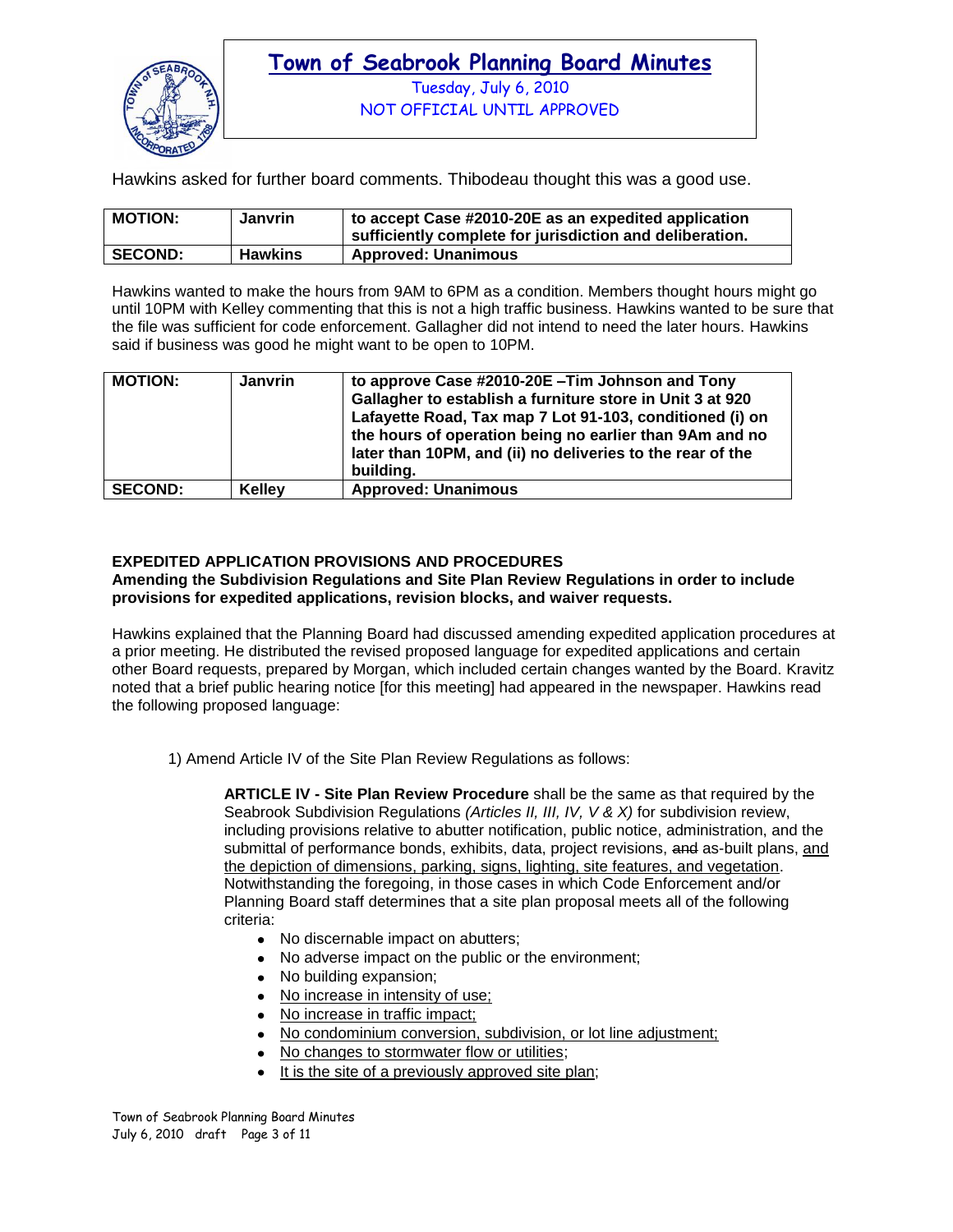

NOT OFFICIAL UNTIL APPROVED

- Planning Board determines that no review by the Technical Review Committee is  $\bullet$ warranted;
- No change to lighting or signage.

then the proposal may qualify as an **Expedited Application**, consistent with RSA 676:4 III. Abutters shall be notified pursuant to RSA 676:4. The fee incurred by the applicant shall be postage + \$4 per abutter notice, plus a \$25 administration fee. Publication of the notice shall not be required, nor shall review by the Technical Review Committee be required. nor shall the fees specified in Article IV above be applicable. The Planning Board reserves the right to determine that the proposal does not qualify for *expedited* status.

Required exhibits for Expedited review is are as follows:

- Name of applicant and site address:
- All lot, building, driveway, and parking dimensions;  $\bullet$
- Location of lighting, signage, vegetation and other site features;
- Wetlands locations;
- Abutter names and locations shown on drawing;
- North arrow;
- Street names clearly shown;
- Location of liberty elm if planted or new location if not already planted;
- Aerial photos and hand drawings are acceptable if they include all of the above;
- Applications should include 14 copies if color is used, all copies must show colors.

2) Amend Article V Section 18 of the Subdivision Regulations so as to require revision blocks to be situated directly above the title block instead of to the left.

[Hawkins noted that this provision relates to all applications.]

3) Add the following to Article X Section B of the Subdivision Regulations:

**B - Waivers:** A waiver to the provisions of these regulations may be permitted when, in the opinion of the Board, topography or other consideration warrants such waiver, provided that public convenience, safety, health and welfare will not be affected adversely. The Planning Board will act on waiver requests only after considering a written submittal from the applicant detailing the rationale for such request.

4) Add the following prerequisite to Article V of the Subdivision Regulations: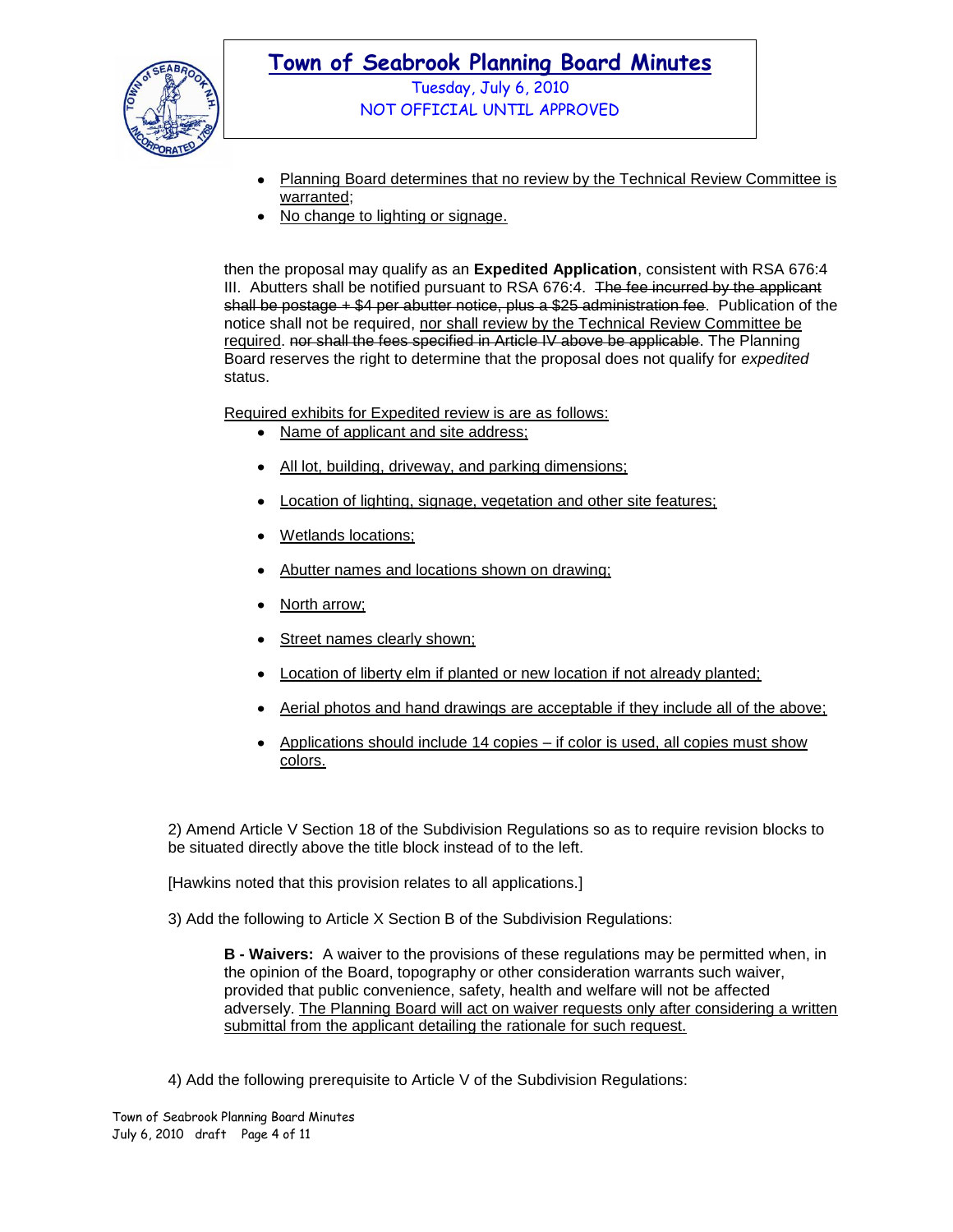

Tuesday, July 6, 2010 NOT OFFICIAL UNTIL APPROVED

**U – Waivers:** The applicant shall submit a written request detailing the rationale for each waiver request.

Hawkins said that language had resulted from the prior Planning Board discussion and asked for comments or changes, and whether everything was in the proposed language. Kravitz suggested that the name and address of the owner of the property as well as their signature be required on the application. Up to now a letter of permission from the owner is requested, but the owner"s signature is not on the application. Morgan said the owner"s contact information would be important. Garand agreed. Hawkins said it would be important if someone is going to make changes [to the property]. Kravitz noted that Morgan includes both the owner and applicant in the application description, and thought the owner should be signing the application. Hawkins said to add the name of the owner and owner"s address under the applicant information. Janvrin said the applicant"s address is also needed as it may not be at the case"s property. Hawkins wanted the same "approval" page for all applications Garand said the property owner"s signature and permission should be obtained to avoid future complaints. Hawkins said the first bullet should be name of applicant, site address, and business address. The next bullet should be the name of the property owner and address.

Hawkins asked for other comments. Kravitz recalled the Board speaking about requites for setbacks and showing the street location. Janvrin asked if this would be a locus. Kravitz thought the submission could include just the building, or the structure, parking, and setbacks. Hawkins said the street names would be clearly shown. Garand said with an existing build setbacks would not be an issue; including setbacks would mean survey information which should be accurate if it goes into the file. Kravitz said these are the kind of questions the Board has asked. When a prospective applicant comes to the Planning Board office for information, she indicates that a drawing should be done to done to scale and show the relationships. Hawkins said if a building is close to the setbacks a survey would be required, and the proposal probably would not be accepted as an expedited application as in most cases it would be beyond that scope. Garand said the expedited procedure would have no footprint, parking or drainage changes so there wouldn"t be need for measurements except perhaps for changing the sign. Janvrin asked if someone brings in an expedited application that is approved, then it would be an amendment of the approved site plan. Hawkins said it is a way to get through a simple request, perhaps in one night, without hiring an engineer if not necessary. However, the applicant needs to show up at the hearing with a drawing or overhead photo. He noted that Garand could send them to the assessor"s office for a photo to make it easier and show what the site looks like.

Kravitz suggested that the bullet re "previously approved site plan" require the reference to those approval(s) be submitted. Janvrin said this should be on the application. Kravitz noted that the Case number would be extended to reference the prior cases. Garand said, for example, the Case 2010-20E would have been listed as 2010-20E:05-42. The original cases references should be listed in the application, and can be gotten from the Assessor"s Office. Hawkins asked Morgan where to place that requirement. Morgan said next to the reference [bullet] to the previously approved plans. Janvrin said that would make sense. Garand said all prior Planning Board applications [for the site] should be noted on the expedited application form. Kravitz said this should be the same for the regular application. Morgan noted that information could be gotten from the Planning Board office. Garand said it is on the assessment card. Kravitz said the applicant is looking at something and that is what the Board needs to see. Morgan thought they would go to the Planning Board for the information. Kravitz said that would be ok too. Morgan said to add a bullet requiring case number(s) for previously approved site plans. Morgan then suggested that that information should be included in the exhibits.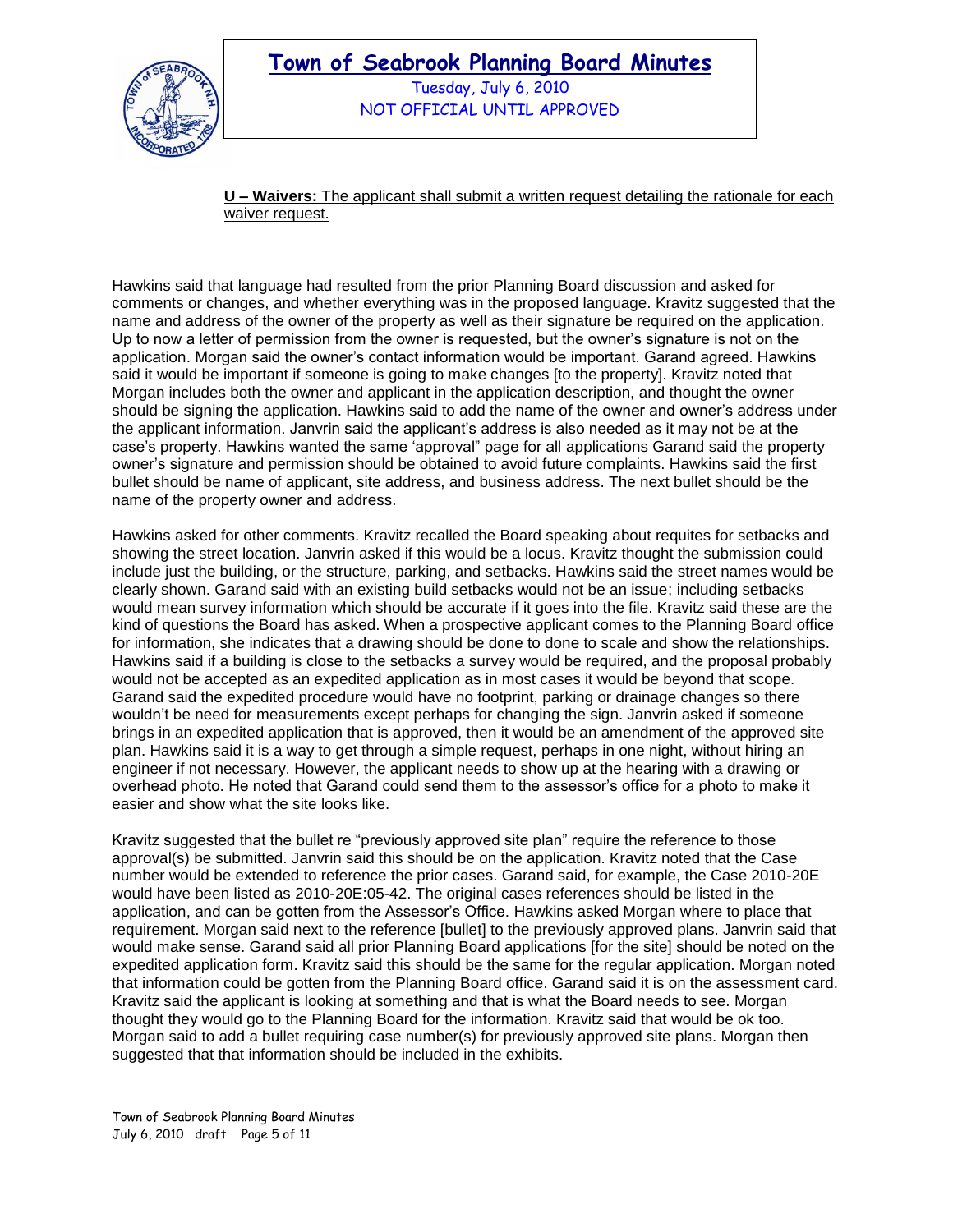

Tuesday, July 6, 2010 NOT OFFICIAL UNTIL APPROVED

Morgan asked about the reference to "Planning Board staff" in the site plan procedure paragraph. Hawkins said that means the Town Planner. Morgan said he reads the requirement to be that either [Garand] or [himself] would look at an application before it gets to the Planning Board to determine whether it can be expedited. Hawkins said they would make the recommendation to the Planning Board which still would decide whether to accept an application as expedited. Morgan said one item on the checklist referred to no "TRC" and he could not determine what the Board would decide. He suggested removing the language that says "the Planning Board determines that", so the Town Planner would make the recommendation. Hawkins said "Planning Board staff" would be omitted, and it would state either the Town Planner or the Code Enforcement Officer. Kravitz recalled discussion about requiring one of their signatures on the Expedited Application ie a written ok, not just an approval check-off. Hawkins said that would be included on the application. Janvrin said it should say that the application meets expedited criteria. Hawkins suggested stating that a signature is required on the application in the referencing paragraph #2. Hawkins said the sign-off is wanted so the Board knows there is a recommendation for an expedited application, and asked Morgan where this should be placed. Morgan said the applicant should supply a signature block. Hawkins said a line for the Town Planner or CEO would be on the signature page of the expedited application. Morgan said then it did not need to be an exhibit. Janvrin thought if it is required it should be an exhibit.

Hawkins said the exhibits are for things they have to bring in, in addition to the application. Morgan said if the application form is not filled out it goes nowhere. Garand said if the Planning Board Secretary doesn"t see the signature she would not take the application. Kravitz noted the Board"s discussion that the same signature page would be used for all applications. Morgan mentioned the embarrassing prospect of an owner not knowing what was going on at a hearing. Hawkins asked for further comments or suggestions. Kelley thought a great job had been done on this process. Hawkins hoped this would make clear what could and could not be expedited. Kravitz asked for insertion of the required "labels" to be added to the bullet referencing abutter names and locations. Janvrin said that would be part of the application. Hawkins noted that was already in the site plan regulations. The items being discussed were additions to the regulations. Hawkins asked Morgan if the changes [discussed in the hearing] are the same as the site plan applications with the new language as exceptions. Morgan said that some years ago the Planning board thought it would be a good idea to get rid of some of the redundancies in the regulations. Hawkins asked if it was necessary to specifically list items separately if they are already in the site plan regulations. Morgan said that was not necessary.

| <b>MOTION:</b> | Thibodeau | to approve the amendments to (i) Article IV of the Site<br>Plan Regulations, (ii) Article V of the Subdivision<br>Regulations, (iii) Article X of the Subdivision Regulations,<br>and to (iv) add Section B - Waivers to Article V of the<br>Subdivision Regulations as determined at the Planning<br>Board hearing of July 20, 2010 as follows:.                                                                                                                           |
|----------------|-----------|-----------------------------------------------------------------------------------------------------------------------------------------------------------------------------------------------------------------------------------------------------------------------------------------------------------------------------------------------------------------------------------------------------------------------------------------------------------------------------|
|                |           | <b>ARTICLE IV - Site Plan Review</b><br>Procedure shall be the same as that required by the<br>Seabrook Subdivision Regulations (Articles II, III, IV, V &<br>X) for subdivision review, including provisions relative to<br>abutter notification, public notice, administration, and the<br>submittal of site security, exhibits, data, project revisions,<br>as-built plans, and the depiction of dimensions, parking,<br>signs, lighting, site features, and vegetation. |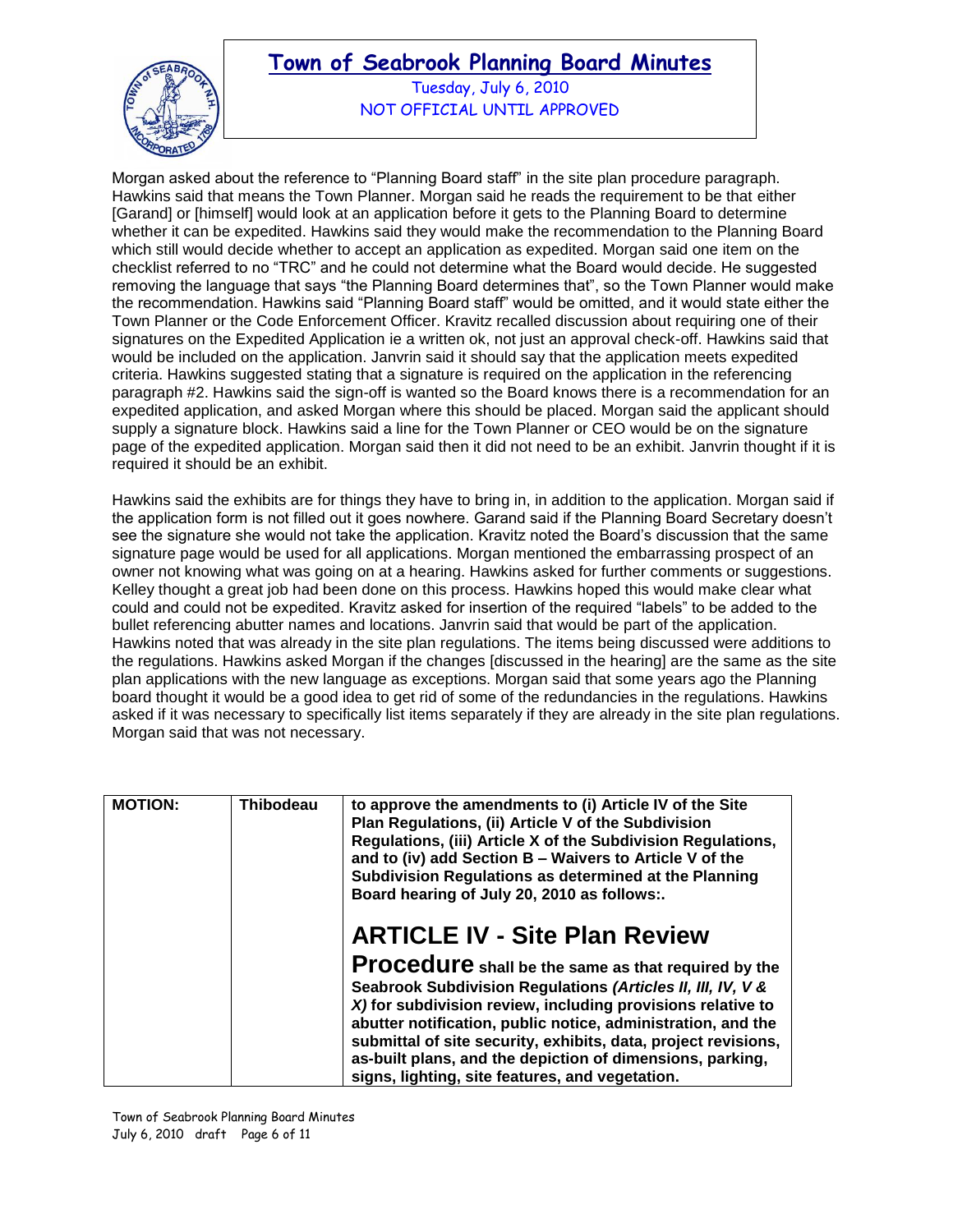

Tuesday, July 6, 2010 NOT OFFICIAL UNTIL APPROVED

|  | $\bullet$ | Notwithstanding the foregoing, in those cases in which<br>Code Enforcement and/or Town Planner determines that a<br>site plan proposal meets all of the following criteria:<br>No discernable impact on abutters;<br>• No adverse impact on the public or the<br>environment;<br>• No building expansion;<br>• No increase in intensity of use;<br>• No increase in traffic impact;<br>• No condominium conversion, subdivision,<br>or lot line adjustment;<br>• No changes to stormwater flow or utilities;<br>• It is the site of a previously approved site<br>plan;<br>• No review by the Technical Review<br><b>Committee is warranted;</b><br>• No change to lighting or signage.<br>then the proposal may qualify as an Expedited<br>Application, consistent with RSA 676:4 III. Abutters shall<br>be notified pursuant to RSA 676:4. Publication of the<br>notice shall not be required, nor shall review by the<br><b>Technical Review Committee be required. The Planning</b> |  |
|--|-----------|-----------------------------------------------------------------------------------------------------------------------------------------------------------------------------------------------------------------------------------------------------------------------------------------------------------------------------------------------------------------------------------------------------------------------------------------------------------------------------------------------------------------------------------------------------------------------------------------------------------------------------------------------------------------------------------------------------------------------------------------------------------------------------------------------------------------------------------------------------------------------------------------------------------------------------------------------------------------------------------------|--|
|  |           | Board reserves the right to determine that the proposal<br>does not qualify for expedited status. Required exhibits<br>for Expedited review is are as follows:                                                                                                                                                                                                                                                                                                                                                                                                                                                                                                                                                                                                                                                                                                                                                                                                                          |  |
|  |           | • Name of applicant, site address, and<br>business address;                                                                                                                                                                                                                                                                                                                                                                                                                                                                                                                                                                                                                                                                                                                                                                                                                                                                                                                             |  |
|  |           | • Name of property owner and address;                                                                                                                                                                                                                                                                                                                                                                                                                                                                                                                                                                                                                                                                                                                                                                                                                                                                                                                                                   |  |
|  |           | • Case number(s) of prior site plan<br>approvals;                                                                                                                                                                                                                                                                                                                                                                                                                                                                                                                                                                                                                                                                                                                                                                                                                                                                                                                                       |  |
|  |           | • All lot, building, driveway, and parking<br>dimensions:                                                                                                                                                                                                                                                                                                                                                                                                                                                                                                                                                                                                                                                                                                                                                                                                                                                                                                                               |  |
|  |           | Location of lighting, signage, vegetation<br>and other site features;                                                                                                                                                                                                                                                                                                                                                                                                                                                                                                                                                                                                                                                                                                                                                                                                                                                                                                                   |  |
|  | $\bullet$ | <b>Wetlands locations;</b>                                                                                                                                                                                                                                                                                                                                                                                                                                                                                                                                                                                                                                                                                                                                                                                                                                                                                                                                                              |  |
|  |           | Abutter names and locations shown on<br>drawing;                                                                                                                                                                                                                                                                                                                                                                                                                                                                                                                                                                                                                                                                                                                                                                                                                                                                                                                                        |  |
|  |           | North arrow;                                                                                                                                                                                                                                                                                                                                                                                                                                                                                                                                                                                                                                                                                                                                                                                                                                                                                                                                                                            |  |
|  |           | Street names clearly shown;                                                                                                                                                                                                                                                                                                                                                                                                                                                                                                                                                                                                                                                                                                                                                                                                                                                                                                                                                             |  |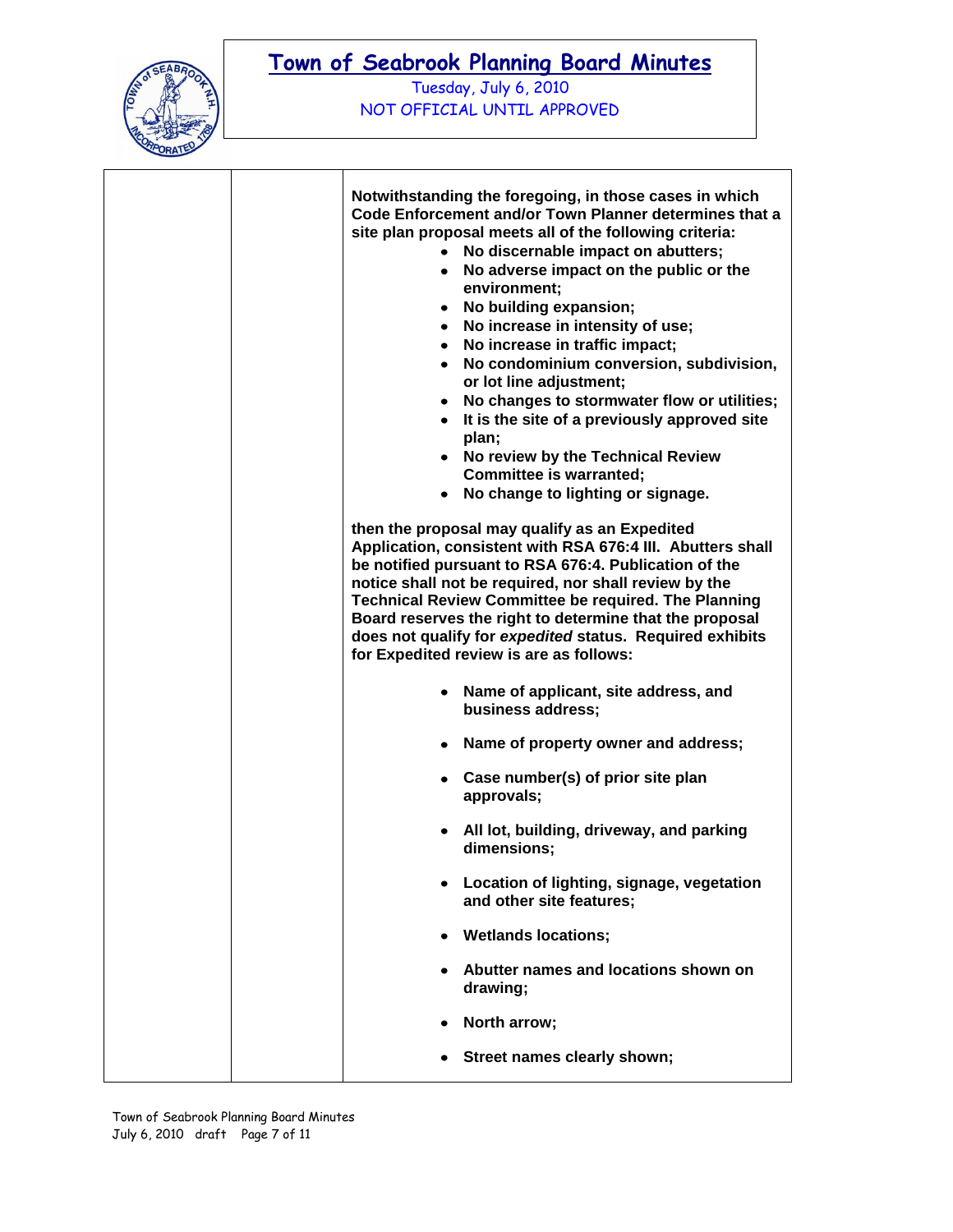

Tuesday, July 6, 2010 NOT OFFICIAL UNTIL APPROVED

|                |         | Location of liberty elm if planted or new<br>$\bullet$<br>location if not already planted;                                                                                                                                                                                                                                                                                                                                                           |
|----------------|---------|------------------------------------------------------------------------------------------------------------------------------------------------------------------------------------------------------------------------------------------------------------------------------------------------------------------------------------------------------------------------------------------------------------------------------------------------------|
|                |         | • Aerial photos and hand drawings are<br>acceptable if they include all of the above;                                                                                                                                                                                                                                                                                                                                                                |
|                |         | Applications should include 14 copies – if<br>color is used, all copies must show colors.                                                                                                                                                                                                                                                                                                                                                            |
|                |         | Amend Article V Section 18 of the Subdivision<br><b>Regulations as follows:</b>                                                                                                                                                                                                                                                                                                                                                                      |
|                |         | Revision block located directly above the title<br>block in the lower right corner of the plan.                                                                                                                                                                                                                                                                                                                                                      |
|                |         | Replace Article X Section B of the Subdivision<br><b>Regulations as follows:</b>                                                                                                                                                                                                                                                                                                                                                                     |
|                |         | B - Waivers: A waiver to the provisions of<br>these regulations may be permitted when, in the<br>opinion of the Board, topography or other<br>consideration warrants such waiver, provided<br>that public convenience, safety, health and welfare<br>will not be affected adversely. The Planning Board<br>will act on waiver requests only after considering<br>a written submittal from the applicant detailing the<br>rationale for such request. |
|                |         | Add the following prerequisite to Article V of the<br><b>Subdivision Regulations:</b>                                                                                                                                                                                                                                                                                                                                                                |
|                |         | U - Waivers: The applicant shall submit a written<br>request detailing the rationale for each waiver<br>request.                                                                                                                                                                                                                                                                                                                                     |
| <b>SECOND:</b> | Janvrin | <b>Approved: Unanimous</b>                                                                                                                                                                                                                                                                                                                                                                                                                           |

## **OTHER BUSINESS**

### **Case #2009-10 RKW – re proposed guardrail removal**

Hawkins referenced a request to remove a guardrail requirement for Case #2009-10. Garand referenced his memorandum and said the site was fully reviewed by the Planning Board. The guardrail was included to protect traffic on the site and to stop snow removal from encroaching

Town of Seabrook Planning Board Minutes July 6, 2010 draft Page 8 of 11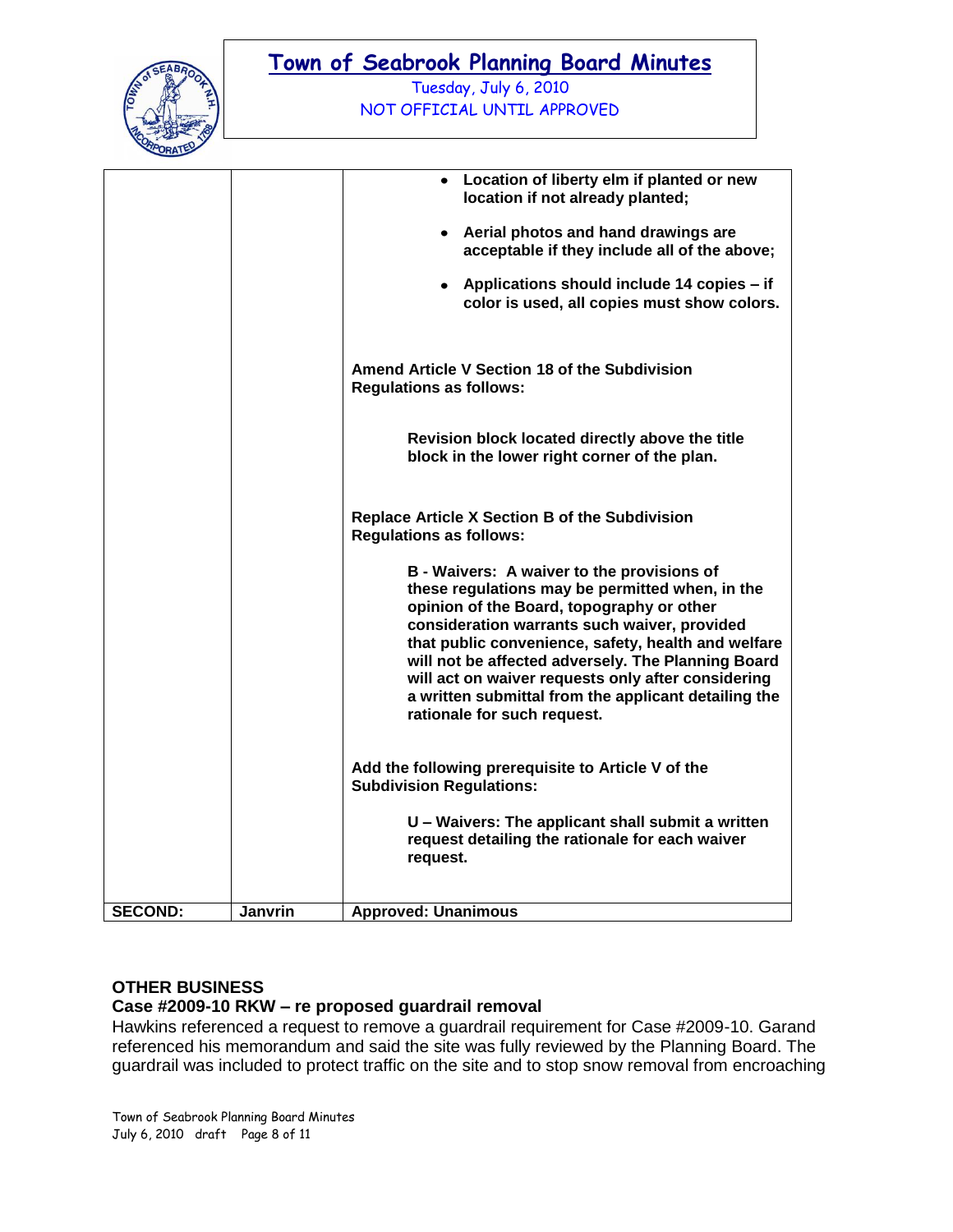

Tuesday, July 6, 2010 NOT OFFICIAL UNTIL APPROVED

into the wetlands. Hawkins agreed, saying that he also visited the site calling attention to a loading area ramp where a disabled vehicle could slide into the swamp. Hawkins said the request came from Jones & Beach in a letter dated May 7, 2010, however no one was present to address it. Hawkins wanted a response on the record. Garand pointed out a small portion that might be removed to ease snow removal, but otherwise there is a sharp drop-off. He recommended the guardrail should remain. Janvrin noted it would be easy to get stuck outside the guardrail. Kelley asked for the purpose of the removal request. Garand said that would be for the applicant to state. Hawkins said it could be the cost, but that wasn"t stated.

| <b>MOTION:</b> | <b>Janvrin</b> | to notify the applicant for Case #2009-10 that the Planning<br>Board will take no action on the request to remove the<br>guardrail and the provisions of the approval are<br>unchanged |
|----------------|----------------|----------------------------------------------------------------------------------------------------------------------------------------------------------------------------------------|
| <b>SECOND:</b> | <b>Kellev</b>  | <b>Approved: Unanimous</b>                                                                                                                                                             |

### **Case 2005-42 Charles Bagley - Dow's Lane re culvert**

Hawkins referenced Morgan"s draft response letter composed after the Board"s discussion on June 15 concerning the culvert that did not meet the site plan specifications. The letter would go to the applicant. However the escrow was provided by Bagley. Garand noted that the letter speaks to completion within two years. Five years have gone by and all the homes have been sold. Some action needs to be taken to prevent the water from backing up into the homes. Morgan said the Board could persuade Bagley to fix this now, or the town would have to do this at some future point. He thought it preferable that Bagley clean up his own problem rather than burden the town. Janvrin pointed out that otherwise Bagley"s could hurt his credit rating. Hawkins said that the letter indicated these options. Morgan favored trying once more to get Bagley to do it – within a month. Hawkins asked if the letter should come from the Planning Board or Code Enforcement. Janvrin said it should come from the Board with a copy to Code Enforcement.

Garand thought the letter should be more firm because Bagley is fully aware of the requirement and the wetlands application has probably lapsed. He thought the town should not take on the responsibility of working with the wetlands, fencing and the like, and would need an outside contractor to get it done. Thibodeau did not think Bagley would do anything. Garand said there was \$5000 security for the culvert. Bagley knows what he is doing and is fully aware of the site situation. Hawkins asked what part of the letter should be strengthened. Garand said the letter should say that if no action was taken or Bagley did not come to discuss the situation with the Planning Board at the next meeting, all necessary correction action would be taken. Kelley asked why more time should be given; the security should be used and a registered letter should go right now. Kravitz called attention to the language in the Security Agreement. Garand said it says the town shall take the money. Hawkins asked if there is enough money to build the culvert. Hawkins asked if there is enough money to do the job, or if it would be better to get Bagley to do it. Garand thought \$5000 could be used for the culvert and \$5000 for other things. Kravitz said the Security amount is approximately \$11.500. Garand asked if the entire security could be used for the culvert. Morgan said there would have to be a good case; the only sure thing is the \$5000 for the culvert. Hawkins asked if each item was specified in the security agreement. Janvrin said it did in the minutes.

Hawkins said without knowing the cost, he would be more comfortable getting Bagley to do the work. For example, if the cost wee \$8,000 the Town might have to pay \$3000. Garand cautioned that the work

Town of Seabrook Planning Board Minutes July 6, 2010 draft Page 9 of 11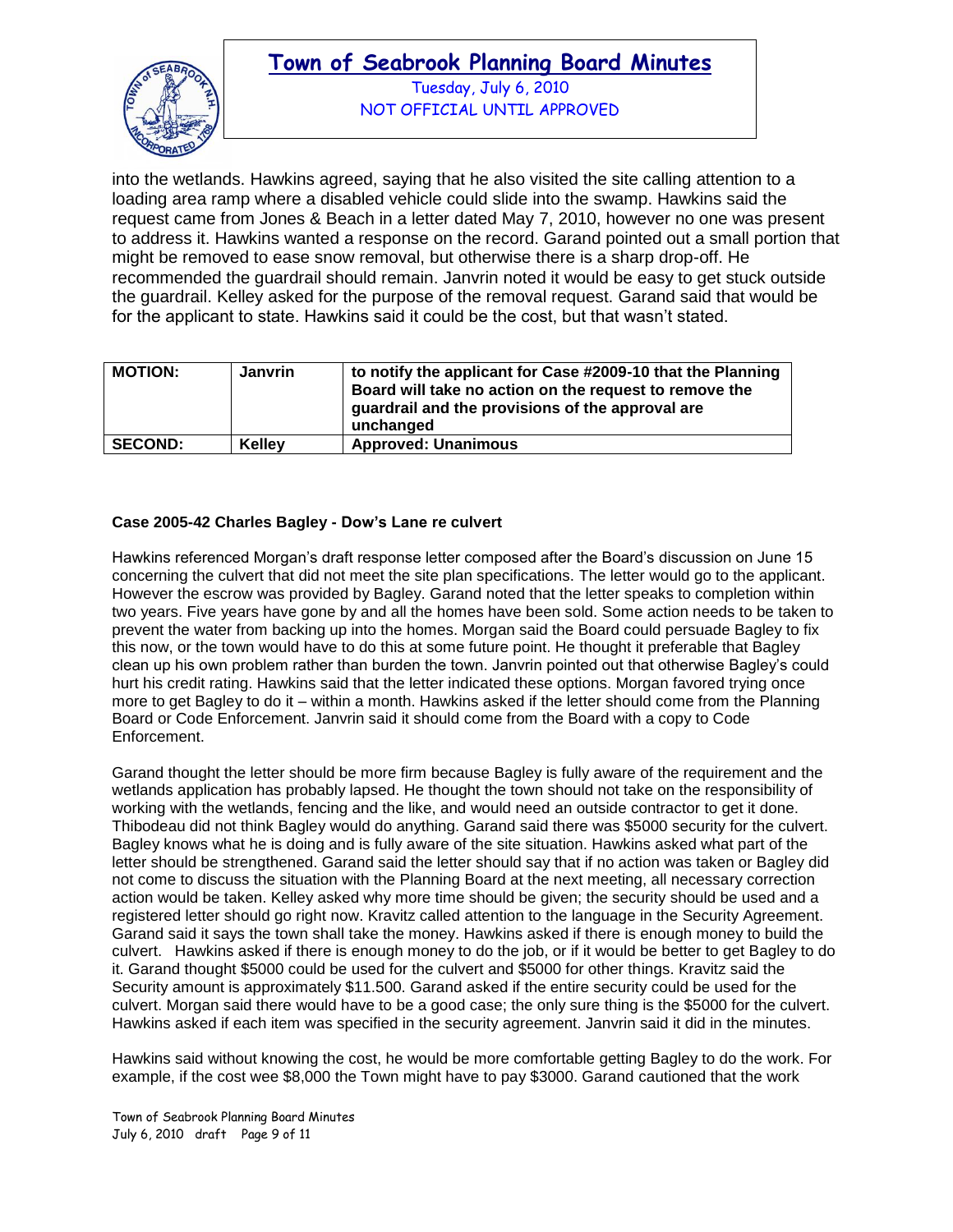

Tuesday, July 6, 2010 NOT OFFICIAL UNTIL APPROVED

would have to be done before the winter and asked who had the responsibility. Janvrin asked if Bagley had ever told the board the work is substantially complete on this property. Garand did not see that in the minutes but said the Board was under the understanding that it was taken care of. Janvrin said essentially this is still an open case. Hawkins said to give Bagley a chance to complete the work, and if not, to hope there is enough money for the town to hire a contractor to complete the work. If there is no response from Bagley within a month, the town should set up and do the work. Kravitz said she had given the Town Manager a copy of the Security Agreement as if the town had to do the work there would need to be a mechanism. Garand said the agreement says the Selectmen take the action. Janvrin asked that "at your convenience" be removed, and "prior to the meeting of July 20" be added to the last sentence, and to look for a response as to his intention at that meeting. Garand said the work has to be started very soon as the asphalt has to be cut etc before the winter and there is silt fencing and other work to be done. Janvrin noted that the case number is in 2005 and the agreement was signed in 2006 after the approval. Thibodeau said the letter should say if Bagley fails to complete by August 15 "the town will take any steps necessary to ensure compliance with the Site Security Agreement between yourself and the Town of Seabrook. [everything from "replace" to "your" is removed].

### **OTHER BUSINESS**

Hawkins **called attention to checklists for future cases 2010-21 – Green and 2010-22 NexTera that are not yet in the Board packet that have a number of missing items.** At the last meeting the Board was adamant that it wanted the checklist items to be completed before submission, and Hawkins thought these checklists appeared incomplete. He wanted to discuss how this should be handled, and asked that if the waivers were not in should there be a telephone call alerting them that if the waivers were not in the case would not be accepted. ie how did the Board feel about giving "a heads up". Thibodeau agreed. Hawkins said that at the last meeting the Board was clear that complete applicants need to be turned in. Thibodeau said if an application is not complete it should not go on the agenda. Hawkins said that over the years they have been accepted, and the Board is trying to change that right now. He thought if an application is incomplete there should be a telephone call or they should be sent home. He thought it appropriate for Morgan to call them with a heads-up that if their application is incomplete it is likely that the Planning Board won"t hear it. The procedures need to be followed. Hawkins noted that the first NextEra checklist seemed complete but the application was not. Morgan said some items are not easy. For example, landscaping would need to be addressed by the Planning Board.

### **Checklist Procedures**

Hawkins called attention to five different forms of checklists provided by Morgan which he thought somewhat confusing. Morgan said he was trying to do what the Board is looking for. The regulations address both standards and exhibits. When the Board first developed checklists he was asked to draft them for both. Eventually, the Board only used the exhibits checklist. for the packet, Morgan had provided both types of checklists for the expedited as well as full applications. Hawkins view was that the checklists used for the applicants should be the items required to come in with the application – not necessarily how the Board will review the case against the regulations. He was looking for the checklist of the items that must be submitted to get an application accepted. Then the Board could review it. If the requirements are not met there could be changes. If there are items on the checklist that are not being turned in, Hawkins wanted to see a waiver request saying that the item is not necessary, or the Board would say it is incomplete and tell the applicant t go back and finish it. Everything should not be an exception. Garand asked if there were a place to state that the application is compliant with the Seabrook Master Plan. Morgan said that is the standards checklist that the Board hasn"t used.

Morgan noted that Hawkins had suggested using one checklist for each of the full and expedited applications. Garand commented that in reviewing prior plans a lot of them did not speak to the Master

Town of Seabrook Planning Board Minutes July 6, 2010 draft Page 10 of 11